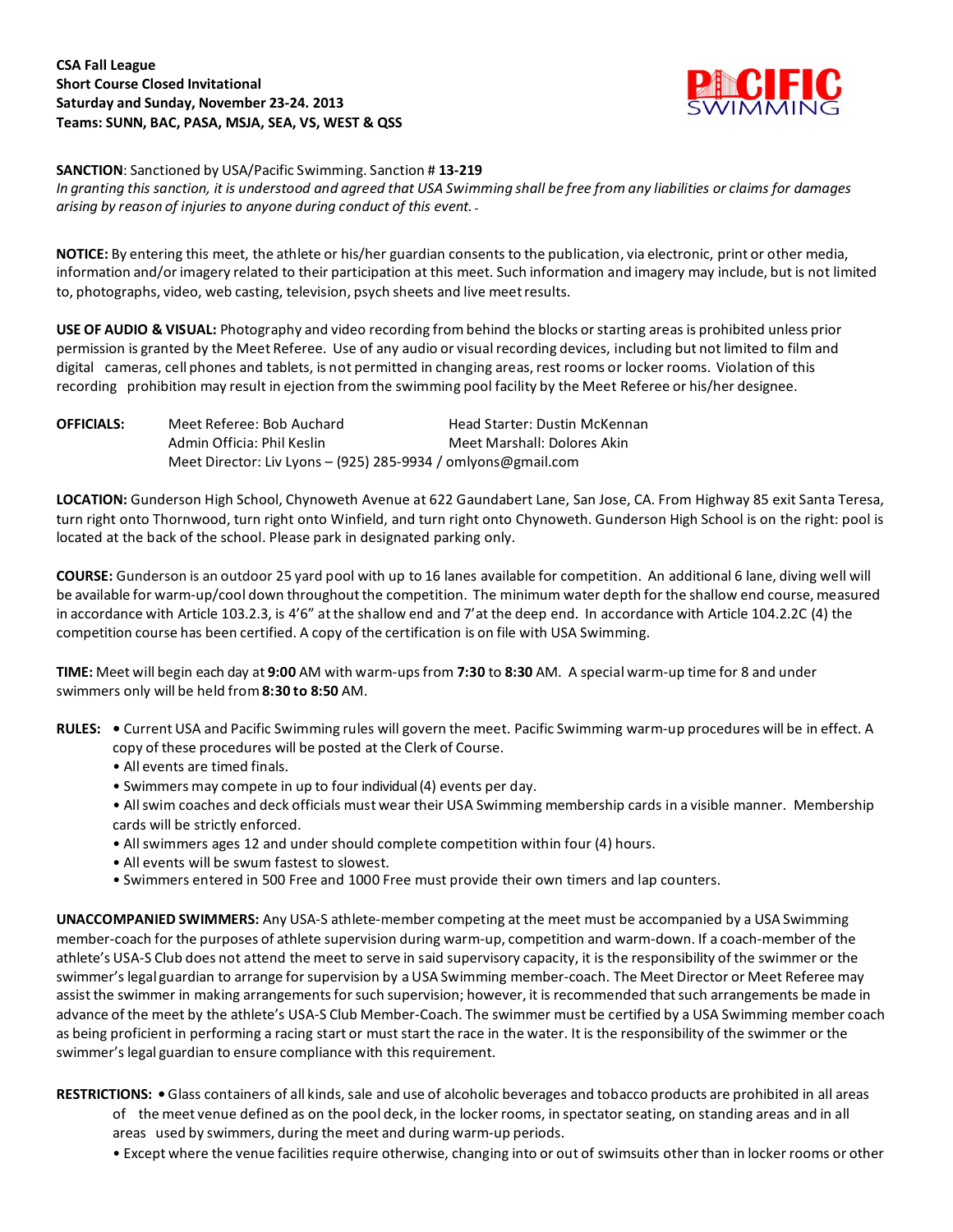designated areas is not appropriate and is strongly discouraged.

• Swimmers are not permitted to enter the tennis courts or set-up outside of fences.

**ELIGIBILITY: •** Swimmers must be a member of PASA, BAC, SUNN, MSJA, SEA, VS, WEST or QSS.

• The meet host must check allswimmer registrations against the SWIMS database, and if notfound to be registered, the Meet Director shall accept the registration at the meet (a \$10 surcharge will be added to the regular registration fee). Duplicate registrations will be refunded by mail.

**• Swimmers who are unattached, but participating with a member team may enter a CSA dual meet, but may not score team points**.

- **•** Swimmers with NO TIME ('NT') entries will be accepted except for OPEN events.
- **• Swimmers must have an 11-12 Pacific Swimming "B-Time" or a verified coach time to enter an OPEN event.**
- **• Swimmers 19 years of age and over are eligible to compete in the meet in the 13 & Up and OPEN events.**

**ENTRIES:** Coaches will enterswimmers via the Hy-Tek and email the Meet Director **by Monday, November 18, 2013 by 9:00 PM. Email entries to omlyons@gmail.com.**

**ENTRY FEES:** \$40 perswimmer charged by the swimmer's team. Visiting team must bring a check in full payable to "QuickSilver Swimming" for CSA meet entries and costs (split amongst all CSA teams equally).

**CHECK-IN:** The meet will be pre-seeded. There will be no check–in.

**SCRATCHES:** There is NO penalty for a swimmer entered in this meet that misses one of his/her events.

**AWARDS**: No awards will be presented for placing.

**SCORING:** Scoring in individual events will be as follows: 1<sup>st</sup> place = 5 points; 2<sup>nd</sup> place = 3 points; 3<sup>rd</sup> place = 1 point. Individual events will be combined and swum together as 8 & under, 12 & under, and 13 & up, but separated for scoring as boys & girls 8 & U; 10 & U; 11-12; 13-14 and 15 & up. 12 & Under swimmers in OPEN events will not be scored. The meet will be scored as dual meets between the following teams: BAC v SUNN, BAC v PASA, BAC v MSJA, QSS v PASA, SUNN v VS, PASA v VS, MSJA v VS, PASA v WEST, and SEA v WEST.

## **ADMISSION:** Free.

**REFRESHMENTS:** Snack bar or food trucks may be available.

**PROGRAMS:** No programs will be available for purchase.

**TIMERS:** Participating teams willbe responsible for providing timers. Timing and all volunteer job assignments will be emailed to the teams prior to the meet. Lane assignments will be posted on the tents immediately behind the timing chairs and announced prior to the start of the meet each day.

## **EVENT SUMMARY**

| <b>SATURDAY</b> |               |            |            |             | <b>SUNDAY</b> |            |           |            |             |
|-----------------|---------------|------------|------------|-------------|---------------|------------|-----------|------------|-------------|
| 8 & under       | 12 & Under    | $11 - 12$  | 13 & Up    | <b>OPEN</b> | 8 & under     | 12 & Under | $11 - 12$ | 13 & Up    | <b>OPEN</b> |
| 25 Back         | 200 Free      | 200 Fly    | 200 Free   | 1000 Free*  | 25 Free       | 100 Free   | 200 Back  | 100 Free   | 400 IM*     |
|                 | 100 Back      | 200 Breast | 100 Back   |             | 25 Breast     | 50 Back    |           | 200 Back   | 500 Free*   |
|                 | 50 Breast     |            | 100 Breast |             | 25 Fly        | 100 Breast |           | 200 Breast |             |
|                 | <b>50 Fly</b> |            | 200 Fly    |             |               | 100 Fly    |           | 100 Fly    |             |
|                 | 50 Free       |            | 50 Free    |             |               | 200 IM     |           |            |             |
|                 | 100 IM        |            | 200 IM     |             |               |            |           |            |             |
|                 |               |            |            |             |               |            |           |            |             |